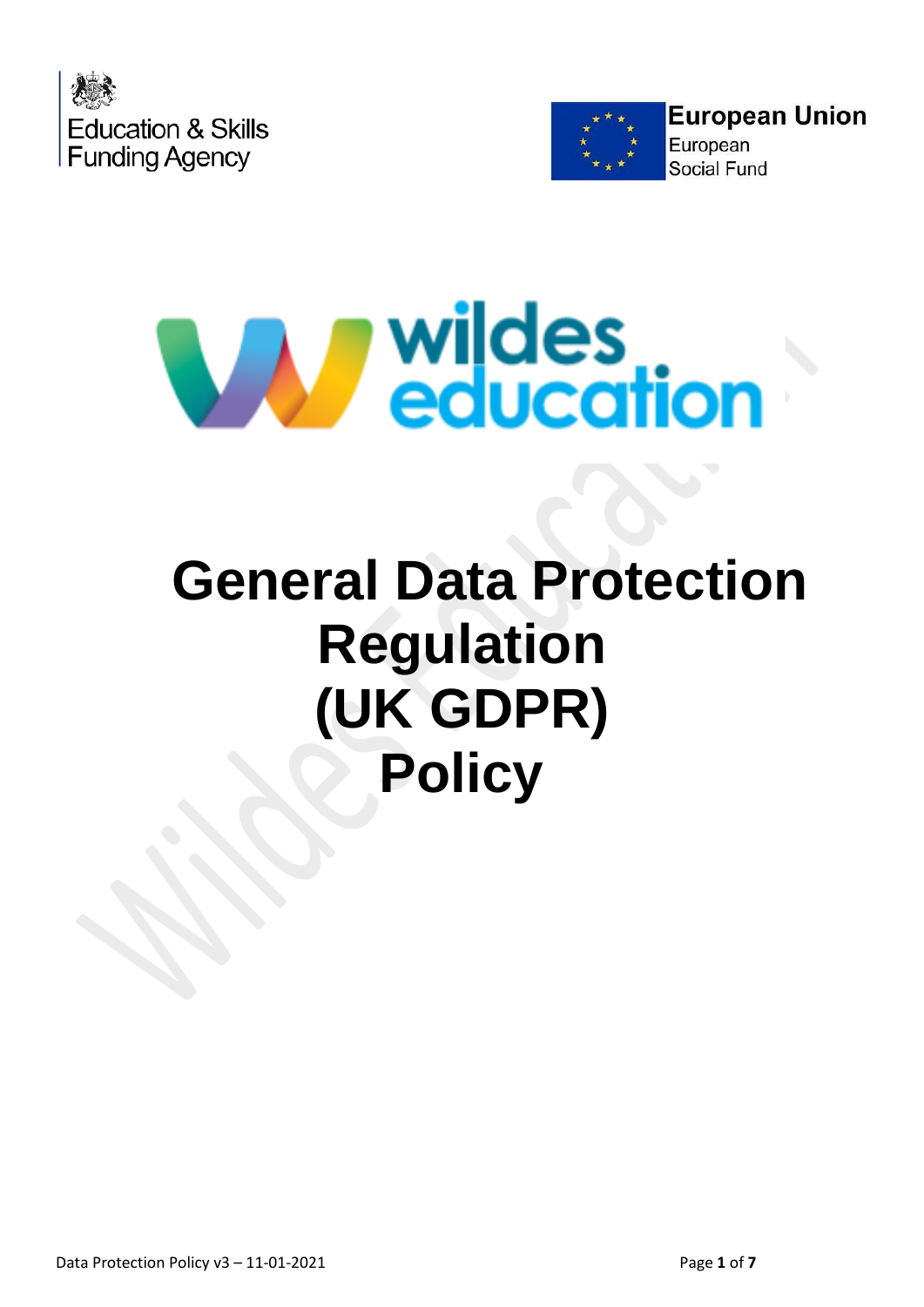# **1. Introduction**

Wildes Education is committed to comply with the specific legal obligations the UK General Data Protection Regulation (UK GDPR) places on the company together with the Data Protection Act 2018 (DPA 2018) and the main provisions that apply.

*The UK GDPR is the UK General Data Protection Regulation. It is a UK law which came into effect on 01 January 2021. It sets out the key principles, rights, and obligations for most processing of personal data in the UK, except for law enforcement and intelligence agencies.*

## **The UK GDPR applies to the processing of personal data that is:**

- Wholly or partly by automated means; or
- The processing other than by automated means of personal data which forms part of, or is intended to form part of, a filing system.

### **Personal data only includes information relating to natural persons who:**

- Can be identified or who are identifiable, directly from the information in question; or
- Who can be indirectly identified from that information in combination with other information.

Under UK GDPR an individual is 'identified' or 'identifiable' if you can distinguish them from other individuals.

- A name is perhaps the most common means of identifying someone. However, whether any potential identifier actually identifies an individual depends on the context.
- A combination of identifiers may be needed to identify an individual.

The UK GDPR provides a non-exhaustive list of identifiers, including but not limited to:

- *Name.*
- *Identification number.*
- *Location data; and*
- *An online identifier.*

Under UK GDPR personal data may also include special categories of personal data or criminal conviction and offences data. These are considered to be more sensitive, and you may only process them in more limited circumstances.

## **2. Scope**

This policy applies to all staff, learners, and to employers of apprentices, associates and any other third party acting on behalf of the company.

## **3. Overview**

Wildes Education process information about employees, learners and third parties to comply with:

- **•** *Funding rules*
- **•** *Awarding organisation requirements*
- **•** *Government entities*
- **•** *HM Revenues and Customs*
- **•** *Accounts and Internal Audit*
- **•** *Recruitment*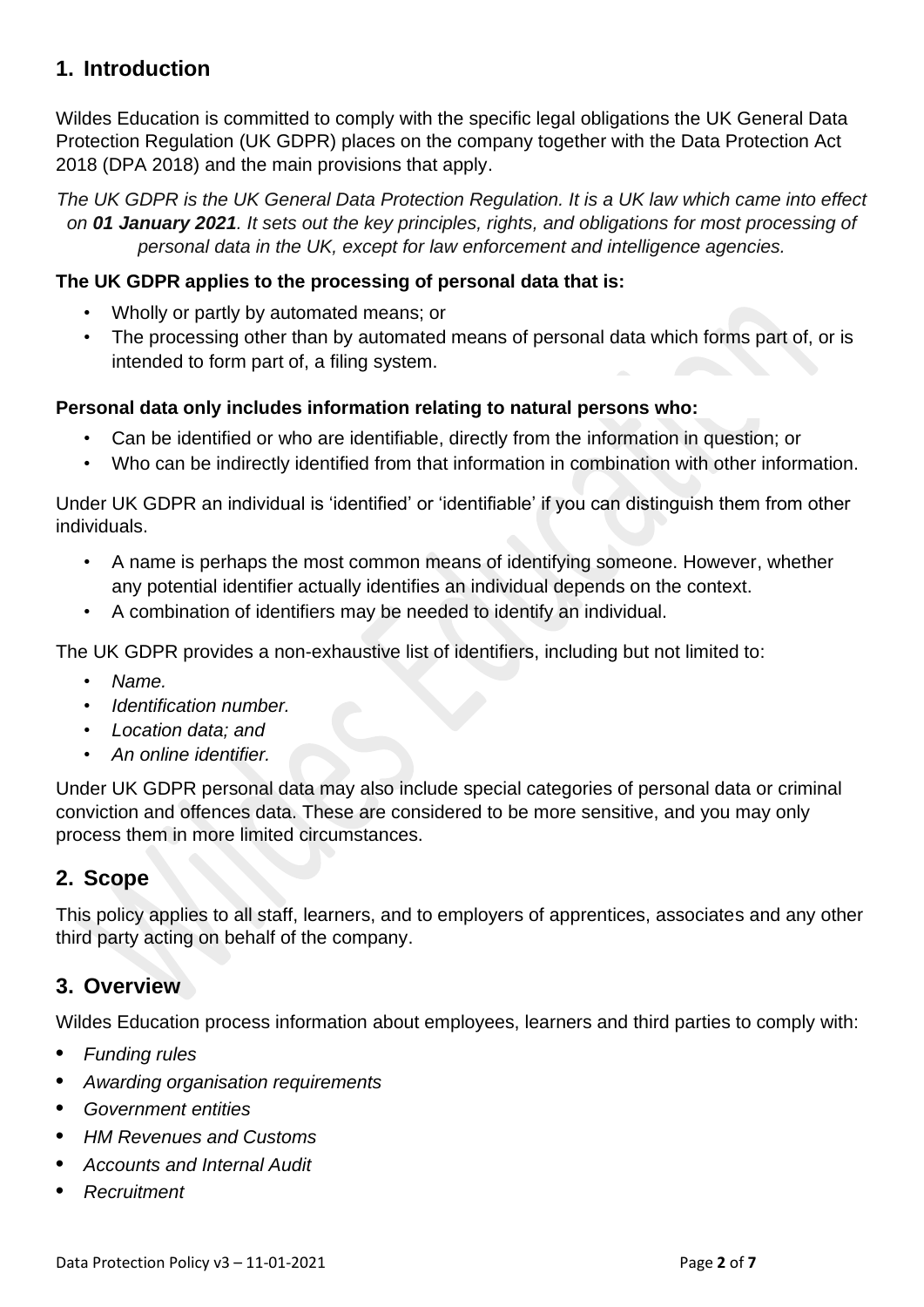Wildes Education are required to process and retain certain information about its employees, learners and third parties to monitor: performance, achievement, health, and safety, safeguarding, safer recruitment, and pay salaries. It is necessary to collect and process information to enrol learners onto courses and ensure that legal obligations to funding organisations and government entities are complied with.

Information may be shared with awarding organisations, regulatory bodies, and third parties for education, training, employment, and well-being related purposes including research. Sharing will only take place where the law allows it, and the sharing is following legislation.

# **4. Principles of UK GDPR**

Processing information takes place as part of the day-to-day business at Wildes Education as such, the company will ensure there is a valid lawful basis for processing personal data and that employees who process personal information follow the data protection principles.

## **Wildes Education will comply with the UK GDPR seven Key Principles to ensure that data is:**

- **a) "Processed** lawfully, fairly and in a transparent manner in relation to individuals **('lawfulness, fairness and transparency').**
- **b)** Collected for specified, explicit and legitimate purposes and not further processed in a manner that is incompatible with those purposes; further processing for archiving purposes in the public interest, scientific or historical research purposes or statistical purposes shall not be considered to be incompatible with the initial purposes **('purpose limitation').**
- **c)** Adequate, relevant, and limited to what is necessary in relation to the purposes for which they are processed **('data minimisation').**
- **d)** Accurate and, where necessary, kept up to date; every reasonable step must be taken to ensure that personal data that are inaccurate, having regard to the purposes for which they are processed, are erased, or rectified without delay **('accuracy').**
- **e)** Kept in a form which permits identification of data subjects for no longer than is necessary for the purposes for which the personal data are processed; personal data may be stored for longer periods insofar as the personal data will be processed solely for archiving purposes in the public interest, scientific or historical research purposes or statistical purposes subject to implementation of the appropriate technical and organisational measures required by the GDPR in order to safeguard the rights and freedoms of individuals **('storage limitation');**
- **f)** Processed in a manner that ensures appropriate security of the personal data, including protection against unauthorised or unlawful processing and against accidental loss, destruction or damage, using appropriate technical or organisational measures **('integrity and confidentiality')."**

**The accountability principle** requires Wildes Education to take responsibility for what we do with personal data and how we comply with the other principles.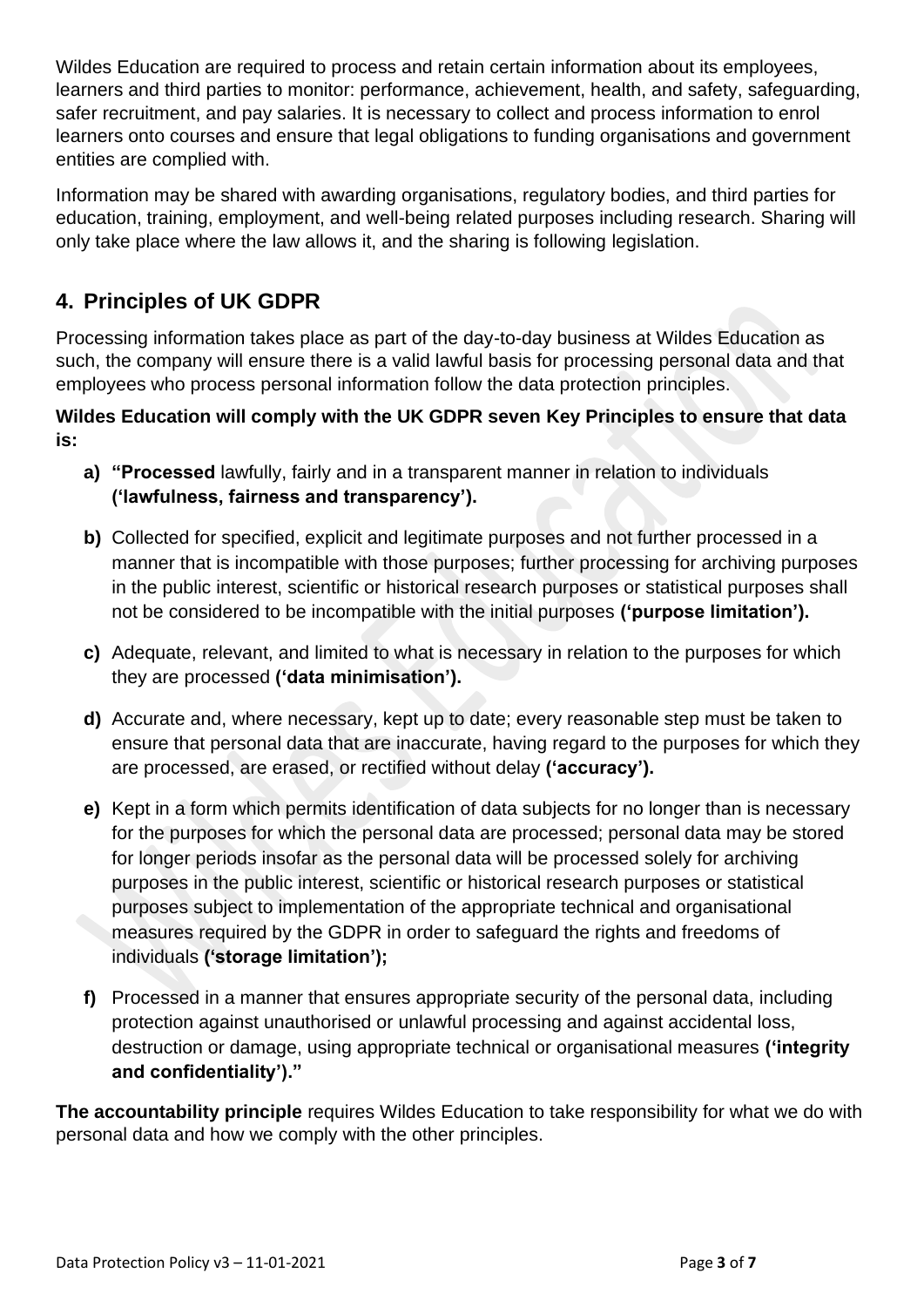# **5. Personal Data Rights**

The UK GDPR provides rights to individuals to:

- Be informed about the collection and use of personal data. This is a key transparency requirement under UK GDPR. (**The right to be informed**)
- Access and receive a copy of your personal data, and other supplementary information. (**The right of access**) referred to as a Subject Access Request (SAR).
- Rectification of inaccurate personal data or completed if it is incomplete. (**The right to rectification**)
- Erasure of personal data, this right is not absolute and only applies in certain circumstances (**The right of erasure**)
- Request the restriction or suspension of your personal data. This is not an absolute right and only applies in certain circumstances. When processing is restricted, we are permitted to store the personal data, but not use it. (**The right to restrict processing**)
- The right to data portability allows individuals to obtain and reuse their personal data for their own purposes across different services. (**The right to data portability**)
- Object to the processing of personal data in certain circumstances. Individuals have an absolute right to stop their data being used for direct marketing. (**The right to object**)
- **Rights in relation to automated decision making and profiling**.

## **Any person who wishes to exercise their rights is required to submit a subject access request to the Data Protection Officer by:**

- **Email:** [quality@wildeseducation.co.uk](mailto:quality@wildeseducation.co.uk)
- **Letter:** Wildes Education, Wildes House, Worksop Road, Clowne, Chesterfield, S43 4TD marked for the attention of the Data Protection Officer

In most cases there is no fee charged to comply with subject access requests. However, where a request is manifestly unfounded or excessive a "reasonable fee" for the administration costs associated with the request may be required.

An individual is only entitled to request their own personal data, and not to information relating to other people without their consent.

# **6. Data Security**

Wildes Education takes the security of personal data seriously. Employees are responsible for ensuring that:

- Any personal data which they hold is kept securely.
- Personal information is not disclosed either orally or in writing or accidentally or otherwise to any unauthorised third party

## **Unauthorised disclosure will be deemed a disciplinary matter and may in serious cases be considered as gross misconduct.**

Employees are required to ensure that casual disclosure does not take place; by, for example leaving computer printouts containing personal data uncovered on desktops or by allowing unauthorised users to view computer screens. Printouts containing any confidential information must be stored securely and destroyed in a confidential manner.

Offices where staff are employed to process personal data should be locked when not occupied alternatively, personal data should be locked away securely.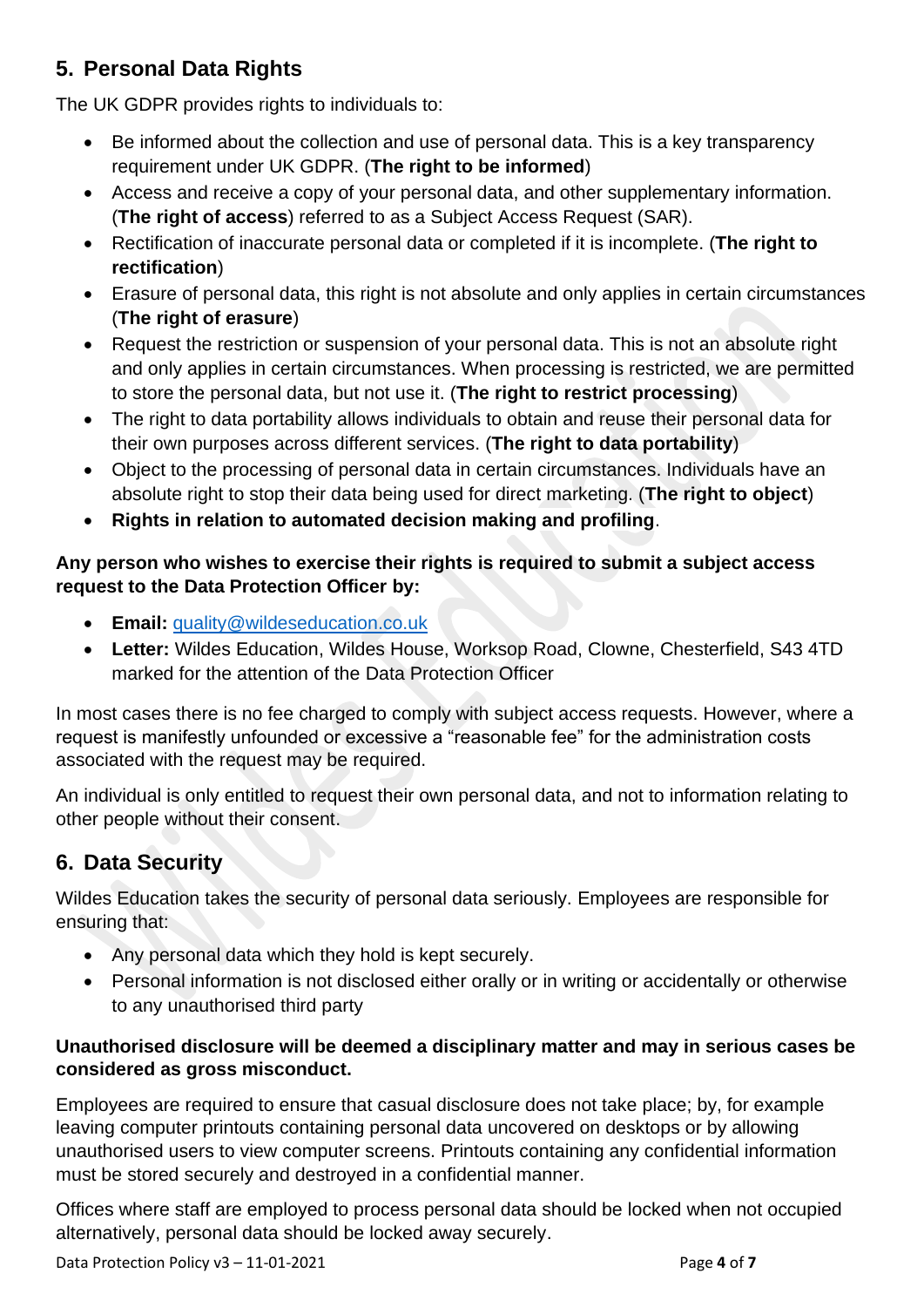Computer screens are locked when employees are away from their workstation.

Extreme care must be taken to ensure that emails are sent securely and emails/attachments containing personal data are encrypted or password protected as a minimum requirement. The encryption key or password must be communicated using a different method of communication. Passwords to are to be provided over the telephone or by text.

Employees working from home or outside the office are responsible for taking extreme care with personal data to ensure this is keep secure.

The company aims to minimise the storage of, and access to personal data on removable media, such as, laptops, external hard drives, flash drives and USB pens which may be lost or stolen. Permission to store personal data on portable or removable media must be given by the Director of Education.

## **7. Employees**

Employees are responsible for checking that any information they provide in connection with their employment is accurate and kept up to date.

# **8. CCTV**

Wildes Education will follow the guidance in the Information Commission's Code of Practice for users of CCTV and similar surveillance equipment monitoring spaces to which the public, learners and employees have access. Areas where CCTV is in operation will have clear signage, so people are aware they are being recorded.

## **9. Data Breach**

Employees are responsible for keeping personal information secure to prevent a data breach.

*'A personal data breach means a breach of security leading to the accidental or unlawful destruction, loss, alteration, unauthorised disclosure of, or access to, personal data. This includes breaches that are the result of both accidental and deliberate causes. It also means that a breach is more than just about losing personal data'.*

A Personal Data Breach includes:

- *Access by an unauthorised third party.*
- *Deliberate or accidental action (or inaction) by a controller or processor.*
- *Sending personal data to an incorrect recipient.*
- *Computing devices containing personal data being lost or stolen.*
- *Alteration of personal data without permission; and*
- *Loss of availability of personal data.*

Data breaches must immediately be reported to the Data Protection Officer who will investigate and risk assess the breach.

If the breach is likely to result in a high risk of adversely affecting individuals' rights and freedoms, the Data Protection Officer will inform those individuals without undue delay.

Wildes Education will fulfil its duty under UK GDPR by reporting certain personal data breaches to the relevant supervisory authority within 72 hours of becoming aware of the breach, where feasible.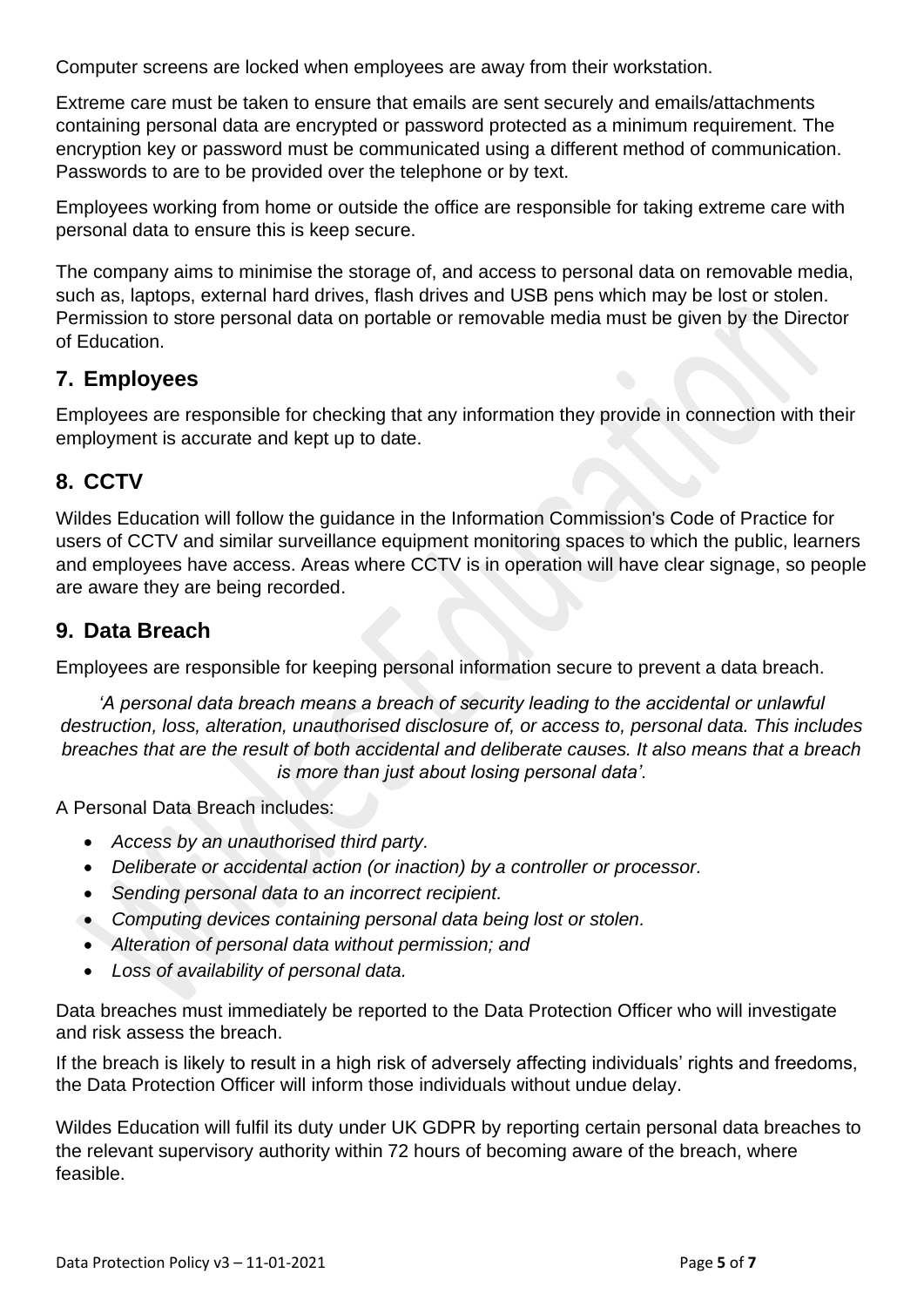## **10. Retention of Data**

Wildes Education will adhere to the UK GDPR Principle (e) Storage Limitation in compliance with UK GDPR.

Personal data will be retained for no longer than is necessary for the purpose for which it was collected. Standard retention times are necessary to meet Funding rules, Awarding organisations, Government organisations, HM Revenues and Customs, Accounts and Internal Audit, Safer Recruitment and Employment law.

**The company review their retention periods on an annual basis unless, there is a potential for a significant impact on individuals.** The company also review personal data if any individual requests this under their 'right to erasure of personal data' that is no longer needed for specified purposes.

## **11. Enforcement**

This policy does not form part of the formal contract of employment, but employees are required to abide by the rules and principles of the UK General Data Protection Regulation (UK GDPR) and Data Protection Act 2018 (DPA 2018).

Violations to this policy may result in disciplinary action, which may include suspension, restriction of access, or more severe penalties up to and including termination of employment.

# **12. Additional Information**

To fully comply with the GDPR, the company has appointed a Data Protection Officer, the Director of Education who is responsible for and is aware of the organisation's obligations under the UK GDPR.

Any questions or concerns about the operation of this policy, or if you consider that this policy has not been followed, you should raise the matter with the Data Protection Officer on 0114 228 8588

This policy will be reviewed annually by the Quality Manager and Data Protection Officer and/or in line with changes or new legislation and/or regulations

Our Data Protection (ICO) Registration Number is ZA315928.

Information source, [Guide to the UK General Data Protection Regulation \(UK GDPR\) | ICO](https://ico.org.uk/for-organisations/guide-to-data-protection/guide-to-the-general-data-protection-regulation-gdpr/)